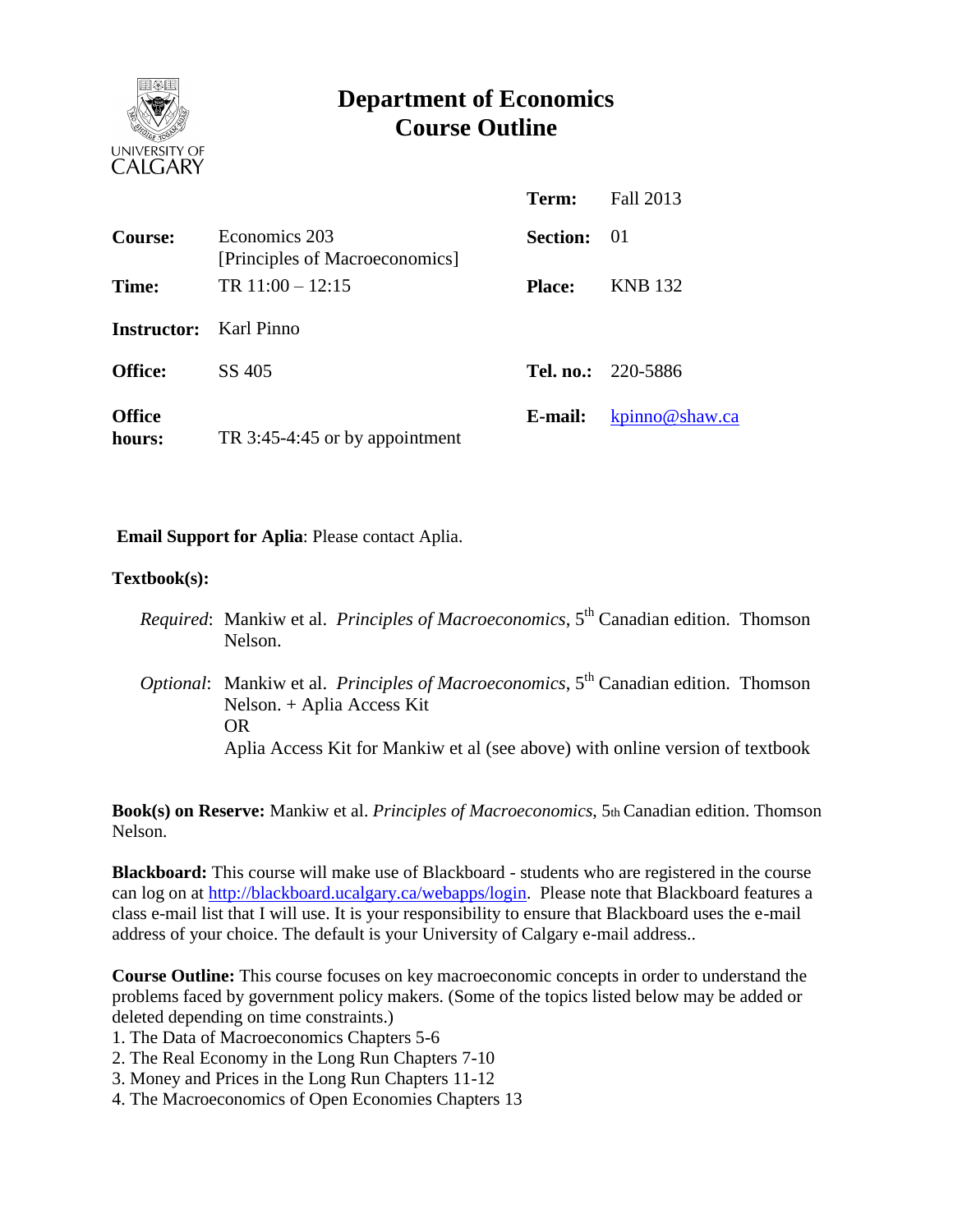5. Short-Run Economic Fluctuations Chapters 14-16

6. Final Thoughts Chapter 17

# **Grade Determination and Final Examination Details:**

| 2 assignments (7.5% each) | 15% (Due Dates: Oct.15, Nov.19) |
|---------------------------|---------------------------------|
| Midterm Examination       | 35% (October 29 in class)       |
| Final Examination         | 50% (December 9-19)             |

# **Assignments**

- 1. PDF files with the assignments will appear in Course Documents in Blackboard at least 2 weeks before the assignment is due. All assignment questions are multiple choice. **Students can collect an IBM bubble sheet in the lecture 2 weeks before the assignment is due or in a tutorial (tutorial times will be announced by September 24 at the latest) at some point prior to the assignment being due. Instructors will not have the IBM sheets for the assignments in lectures other than in the one 2 weeks before the assignment is due. Please ensure that you fill in the bubbles for your UCID# and your name. If an assignment does not have both a UCID# and name filled in the bubble sheets, the score on that assignment will be zero.**
- 2. Assignments **will be due at the beginning of the lectures for each section (11:00 for L01, 17:00 for L02) on both October 15 and November 19. Late assignments will not be accepted under any circumstances. Assignments sent electronically will not be accepted under any circumstances. Only assignments handed in at the beginning of the lecture on the appropriate due dates will be accepted. Students in L01 must hand in their assignments in L01 and students in L02 must hand in their assignments in L02.**

# **Aplia and Practice Problems***:*

- 1. If you choose one of the textbook options that include Aplia, you will be required to access the Aplia website at [http://aplia.com](http://aplia.com/) . Please register on the website within the first week of classes. Should you only purchase the online textbook with Aplia access, you have to pay for Aplia within the deadline set by Aplia.
- 2. Using Aplia, you will be able to complete practice problem sets. **Aplia problem sets are entirely optional, as is the purchase of Aplia.**
- 3. Emails regarding Aplia should be directed towards the providers of Aplia or to the teaching assistants (TAs) that will be assigned to this course.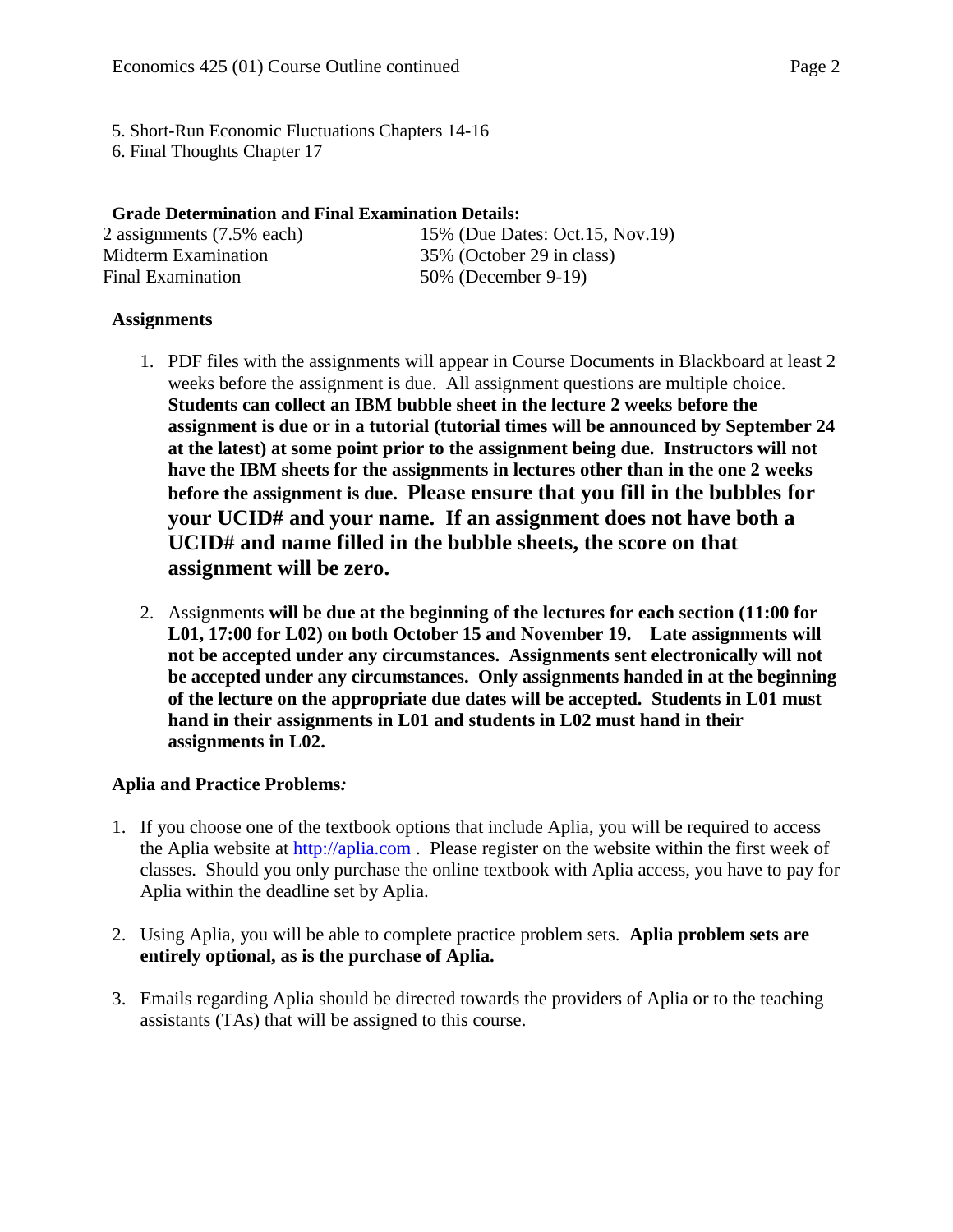### Examinations*:*

1. Examinations will consist of multiple-choice questions.

2. The midterm examination will cover the material in Chapters  $5 - 11$  inclusive, and the exam will be held during lecture time.

3. The final examination will cover all course material but will be heavily weighted towards material that was not dealt with in the midterm. The final exam will last two hours, and will be scheduled by the Registrar. *~75 questions on Chapters 12 to 17, 25 questions on Chapters 5 to 11.*

4. A non-programmable calculator may be used in the examinations.

Assignments, tests and final exams are marked on a numerical (percentage) basis. The marks are then added using the weights indicated above and converted into letter grades. As a guide to determining standing, these letter grade equivalences will generally apply:

|  |  | A+ 95 - 100 B+ 77 - 81 C+ 67 - 69 D+ 56 - 59 |  |
|--|--|----------------------------------------------|--|
|  |  | A 87-94 B 74-76 C 64-66 D 50-55              |  |
|  |  | A- 82-86 B- 70-73 C- 60-63 F 0-49            |  |

A passing grade on any particular component of the course is not required for a student to pass the course as a whole.

**No deferred midterm will be given. In case of documented illness or family emergency, the extra weight will be shifted to the final examination. The Instructor should be notified in advance if a student will be unable to write a midterm. In any case, documentation must be provided as soon as possible (within a day or so of the missed midterm**).

### Notes:

- 1. Students should be aware that no "make-up" midterms or assignments will be given. Any student who finds it necessary to miss the midterm must notify the instructor in advance and produce a valid medical certificate or other required documentation in order to have the weighting moved to the final exam. Note that deferred final examinations may contain short/long answer questions. Also, deferred final examinations do not have to cover the same material or have the same format as the regular final examination.
- 2. Students should be aware that no "make-up" assignments will be given. Any student who finds it necessary to miss an assignment must notify the instructor in advance and produce a valid medical certificate or other required documentation in order to have the weighting adjusted. This adjustment will result in the weight for the missing assignment(s) being added to the final exam weight.
- 3. Students should be aware of the academic regulations outlined in The University of Calgary Calendar.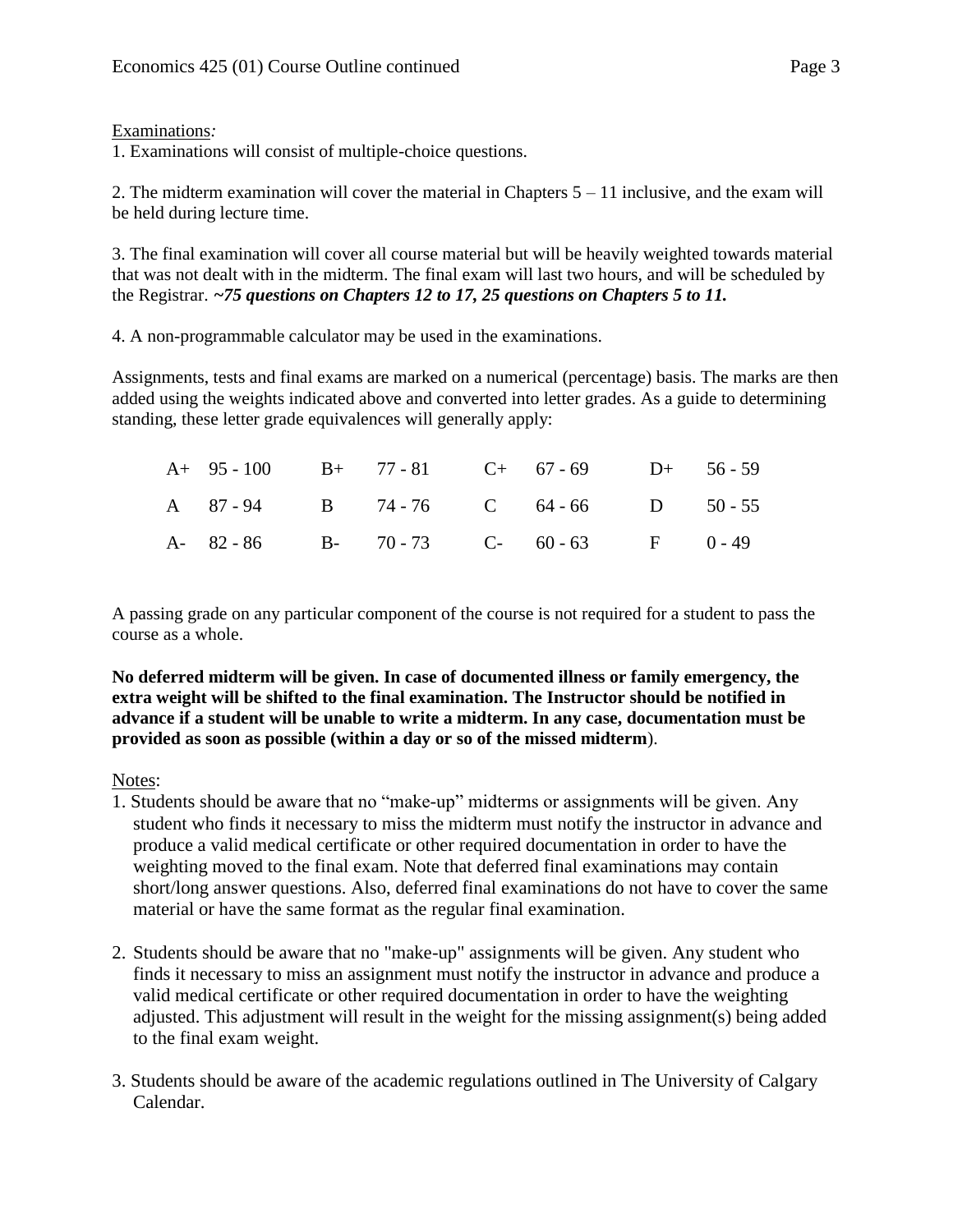- 4. Students seeking reappraisal of a piece of graded term work should discuss their work with the instructor within fifteen days of work being returned to class. However, the earliest that grades will be discussed will be the next scheduled office hour after the return of an examination.
- 5. Students will be responsible for all material listed on the course outline, regardless of whether or not the material has been covered in class, unless the instructor notifies the class that the material will not be covered.
- 6. It is the student's responsibility to request academic accommodations. If you are a student with a documented disability who may require academic accommodation and have not registered with the Disability Resource Centre, please contact their office at 220-8237. Students who have not registered with the Disability Resource Centre are not eligible for formal academic accommodation. You are also required to discuss your needs with your instructor no later than fourteen (14) days after the start of this course.
- 7. **Please note that the following types of emails will receive no response: emails not addressed to anyone in particular; emails where the recipient's name is not spelled correctly; anonymous emails; emails in which the sender has not identified which course and section he/she is taking; and, emails involving questions that are specifically addressed on the course outline or other course documentation like blackboard announcements reading schedule etc.**
- **8. The use of cell phones for any purpose in class is prohibited. Computers may be used for note-taking purposes only.**

Students' Union Vice-President Academic: Emily Macphail Phone: 403-220-3911 E-mail [suvpaca@ucalgary.ca](mailto:subpaca@ucalgary.ca)

Students' Union Faculty Representative (Arts) Phone: 403-220-3913Office: MSC 251

E-mail [arts1@su.ucalgary.ca](mailto:arts1@su.ucalgary.ca) [arts2@su.ucalgary.ca,](mailto:arts2@su.ucalgary.ca) [arts3@su.ucalgary.ca,](mailto:arts3@su.ucalgary.ca) [arts4@su.ucalgary.ca](mailto:arts4@su.ucalgary.ca)

Society of Undergraduates in Economics (S.U.E.): [www.ucalgary.ca/sue](http://www.fp.ucalgary.ca/econ)

Society of Undergraduates in Economics is a student run organization whose main purpose is to assist undergraduate economics students succeed both academically and socially at the University of Calgary. Services include access to the exam bank, career partnerships with the Career Centre through hosting industry nights and information sessions, recognizing achievements in teaching, and organizing social events for members. They invite you to join by contacting [sue@ucalgary.ca.](mailto:sue@ucalgary.ca)